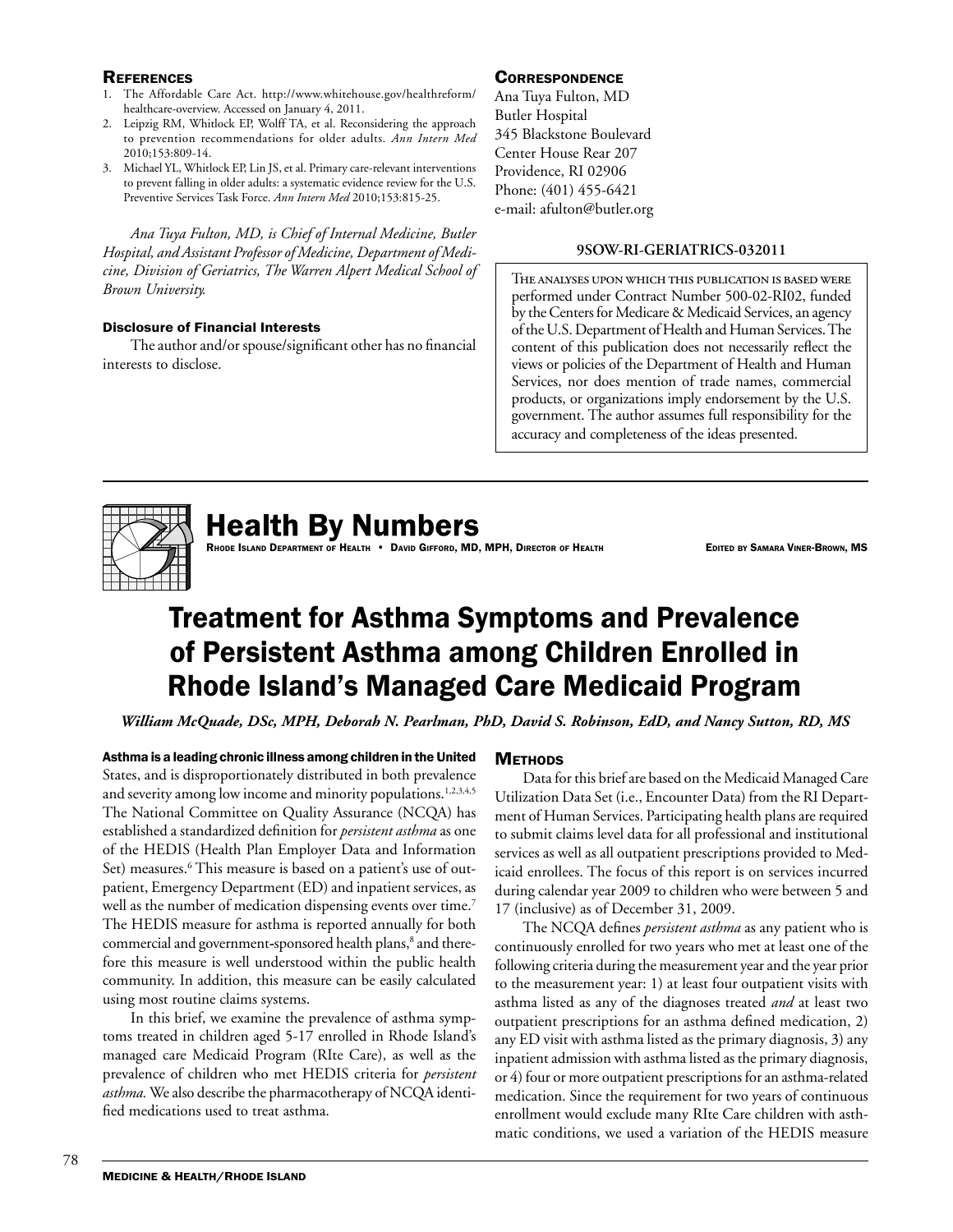|                                                                          | <b>Females</b><br>$(n=29,363)$ |               |                           |       | Male<br>$(n=30,873)$     |       |                           |       | <b>Total</b><br>$(n=60,236)$ |       |                           |       |
|--------------------------------------------------------------------------|--------------------------------|---------------|---------------------------|-------|--------------------------|-------|---------------------------|-------|------------------------------|-------|---------------------------|-------|
|                                                                          | $5 - 11$<br>$(n=16,522)$       |               | $12 - 17$<br>$(n=12,841)$ |       | $5 - 11$<br>$(n=17,398)$ |       | $12 - 17$<br>$(n=13,475)$ |       | $5 - 11$<br>(33,920)         |       | $12 - 17$<br>$(n=26,316)$ |       |
|                                                                          | #                              | $\frac{0}{0}$ | #                         | $\%$  | #                        | $\%$  | #                         | %     | #                            | $\%$  | #                         | %     |
| <b>Patients Treated for Any</b><br><b>Asthmatic Symptom</b>              | 2.185                          | 13.2%         | 1.487                     | 11.6% | 3.123                    | 18.0% | 1.722                     | 12.8% | 5,308                        | 15.6% | 3,209                     | 12.2% |
| <b>Patients Meeting NCQA</b><br><b>Criteria for Persistent</b><br>Asthma | 1.021                          | 6.2%          | 574                       | 4.5%  | 1.540                    | 8.9%  | 737                       | 5.5%  | 2,561                        | 7.6%  | 1,311                     | 5.0%  |

## **Table 1. Medicaid Children Treated for Asthma and Meeting NCQA\* Criteria for Persistent Asthma by Age and Gender. (Calendar Year 2009)**

\*National Committee for Quality Assurance (NCQA) Health Plan Employer Data and Information Set (HEDIS) criteria

and focused on all children who met HEDIS criteria during calendar year 2009 who had been enrolled in RIte Care at any time during the measurement year.

Our second classification of an asthma case was defined more broadly. Children treated for any asthma symptom included: 1) any patient who received any asthma-related treatment (outpatient, ED or inpatient including procedures and radiology services such as pulmonary function tests or chest x-rays) with asthma listed as any of the diagnoses treated, 2) any patient who received any asthma-related medical supply or equipment (i.e., nebulizers), or 3) any patient with at least two outpatient prescriptions for an asthma-related medication.

A diagnosis of asthma was defined as an ICD-9 diagnosis code of 493.xx (i.e., a diagnosis of 493 with any fourth or fifth digit). Asthma medications were defined by a list of NDC codes provided by NCQA (www.ncaq.org, accessed on January 5, 2010). NCQA updated their medication list as of November 15, 2010.

## **RESULTS**

Table 1 illustrates the distribution of asthma symptoms and persistent asthma by age (5-11 vs. 12-17) and by patient gender during calendar year 2009. Note that 15.6% of children 5-11 and 12.2% of children 12-17 were treated for any asthma symptom while 7.6% and 5.0%, respectively, met criteria for *persistent asthma*.

The prevalence of asthma varied by age and gender in both classification groups. The prevalence of asthma was higher among boys than girls and among children 5 to 11 years than for children between the ages of 12 to 17. Overall, about 45% of the children who were treated for any asthma symptom actually met HEDIS criteria for *persistent asthm*a.

Table 2 illustrates the distribution of the four NCQA criteria for persistent asthma among children aged 5 to17. Note that the vast majority (91.9%) of *persistent asthmatics* met criteria based on four or more dispensing events during the year, while 663 (17.1%) had four or more outpatient visits coupled with at least two dispensing events and 548 (14.2%) met criteria based on ED utilization. Furthermore, 94 children (2.4% of the *persistent asthmatics*) were admitted to the hospital with asthma as a primary diagnosis. Additional analyses showed that 72.5% of the children that met the HEDIS criteria of four or more outpatient prescriptions for an asthma-related medication (n = 2,580) did not meet any other criteria for persistent asthma (data not shown).

While rescue drugs such as the short-acting inhaled beta-2 agonists were the most common drugs used to treat any asthmatic, they were considerably more common among patients treated for asthma symptoms (67.8%) than for *persistent asthma* (43.3%) (see Figure 1). Controller drugs such as the leukotriene modifiers were more common among the patients treated for *persistent asthma* (26.2% vs. 5.25%), as were the inhaled corticosteroid combination products (6.7% vs. 2.5%). Other corticosteroid products were used about the same in both populations (23.5% vs. 24.4%). Other classes of drugs such as mast cell stabilizers, long-acting inhaled beta-2 agonists, antibody inhibitors, and methylxanthines were much less common (i.e., constituting less than 0.1% of all prescriptions filled). It is also important to note that about 88% of persistent asthmatics were treated with an NCQA preferred drugs (data not shown).

### **Discussion**

Our finding that 6.4% of RIte Care children met criteria for *persistent asthma* while as many as 14.1% have been treated for an asthma symptom is consistent with other studies that assessed asthma prevalence using Medicaid administrative claims data.9,10,11,12,13,14 Also consistent with previous studies, we found that asthma was more common among boys than girls and among children 5-11 than children 12-17; confirming studies that suggest that asthma symptoms improve during adolescence and may not return in adulthood.<sup>15</sup> Children with more severe disease are more likely to have asthma as adults.

The vast majority of persistent asthmatics in our study met NCQA criteria based on their use of four or more prescribing events with only 17% receiving four or more outpatient visits coupled with two or more prescribing events. There were 548 who had an ED visit with asthma listed as the primary diagnosis and 94 had an inpatient admission with asthma listed as the primary diagnosis. We also found that asthma symptoms were more commonly treated with rescue drugs such as short-acting beta-2 agonists and that controller drugs were more common among persistent asthmatics. Approximately, 88% of patients with persistent asthma were treated with an NCQA preferred drug.

Our data suggest that while asthma continues to be a common condition treated among RIte Care children, many children are treated for incipient or transient symptoms that may not persist. Also, there is good evidence that most children with *persistent*